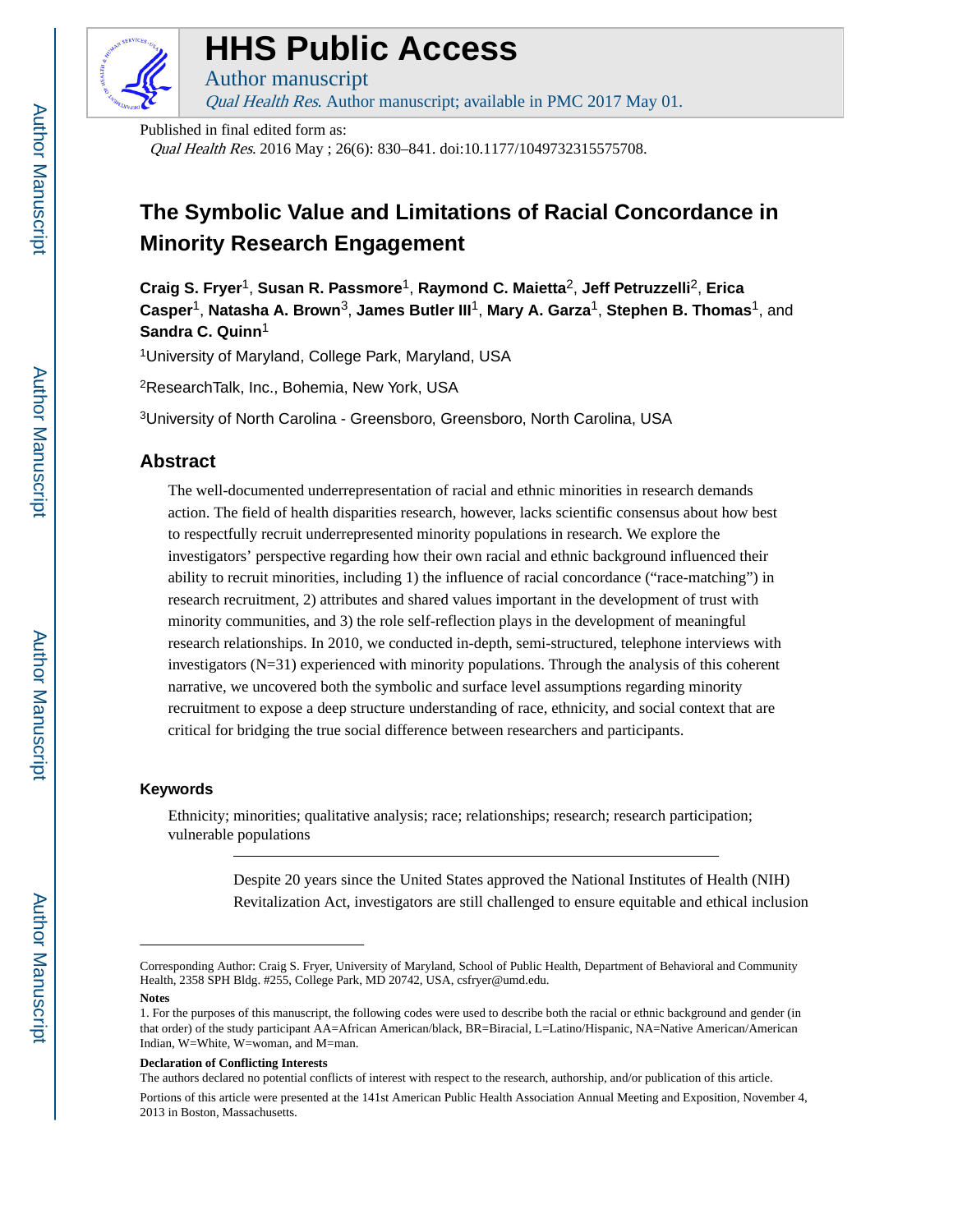of racial and ethnic minorities in research. For more than a decade, an important scientific body of literature has been generated in which investigators examine the issue of increasing minority representation in research (Corbie-Smith, Thomas, Williams, & Moody-Ayers, 1999; Ford et al., 2008, Isler & Corbie-Smith, 2012; Yancey, Ortega, & Kumanyika, 2006). The majority of this work is about overcoming specific barriers to recruitment through building trust, community engaged programs, and other strategies designed to increase success in recruiting minorities (Carroll et al., 2011; Yancey, Ortega, & Kumanyika, 2006). One crucial step to building trust is creating open, clear communication between researchers and participants during all steps of the recruitment process. For some time, investigators have indicated that different socioeconomic groups gather health information from different sources, and thus, communication inequalities can contribute to health inequalities (Bell, 2014). It is essential for researchers to ensure the participants they recruit, particularly vulnerable populations, understand the research in which they are participating, potential risks, and the implications of participation (Minkler & Wallerstein, 2008; Thomas et al, 2011). A strategy that is often mentioned is the inclusion of racially-matched research staff as a way to improve recruiting racial and ethnic minority participants. The use of racial and ethnic concordance (hereafter referred to as concordance) for minority recruitment evolved from research on relationships between physicians and patients, which suggests that raciallymatched relationships are associated with increased patient satisfaction, greater patient trust in the health care system, and longer visit times and continuance in care (Alegria et al., 2013; Cooper et al., 2003; Laveist & Nuru-Jeter, 2002; Thorton, Powe, Roter, Cooper, 2011). The little empirical evidence that exists on concordance as a recruitment strategy, however, yields equivocal results (Davis et al., 2013; Diaz, Mainous, McCall, & Geesey, 2008; Durant et al., 2007), suggesting that racial concordance is only one factor among many that impacts the decision to participate.

A critical message supported by the public health literature is that race continues to play a central role in research recruitment, an idea promulgated by Public Health Critical Race praxis (PHCR) (Ford & Airhihenbuwa, 2010a; Ford & Airhinenbuwa, 2010b). PHCR investigators tailor critical race theory to the field of public health and promote a race conscious approach where race must be acknowledged and confronted rather than adopting a "color blind" stance (Ford & Airhihenbuwa, 2010a; Ford & Airhihenbuwa, 2010b). Other researchers explore this idea from another angle and propose that although race is an important aspect of the research relationship, it is moderated by a number of other factors. To this end, investigators highlight the intimate relationship between race and other individual or socioeconomic factors such as gender, age, SES, education) that function in concert to define the outcome of both the recruitment and the research process (Davis et al., 2013; Johnson-Bailey, 1999). This idea of multiple factors working in unison to impact participation is expanded upon by Bowleg (2012), who proposed using the framework of intersectionality as a way to better understand how multiple social identities such as race, gender, age interlock and reflect the larger societal patterns of privilege and oppression. Much has been written in this vein, especially during the crisis of representation experienced in anthropology and feminism during the 1990s (Bell, 1998; Bell-Scott & Johnson-Bailey, 1998; Johnson-Bailey, 1999; Bishop, 1998; Marcus & Fisher, 1996; Mohanty, Russo & Torres, 1991). More recent discussions continue to explore the intricacies of power in the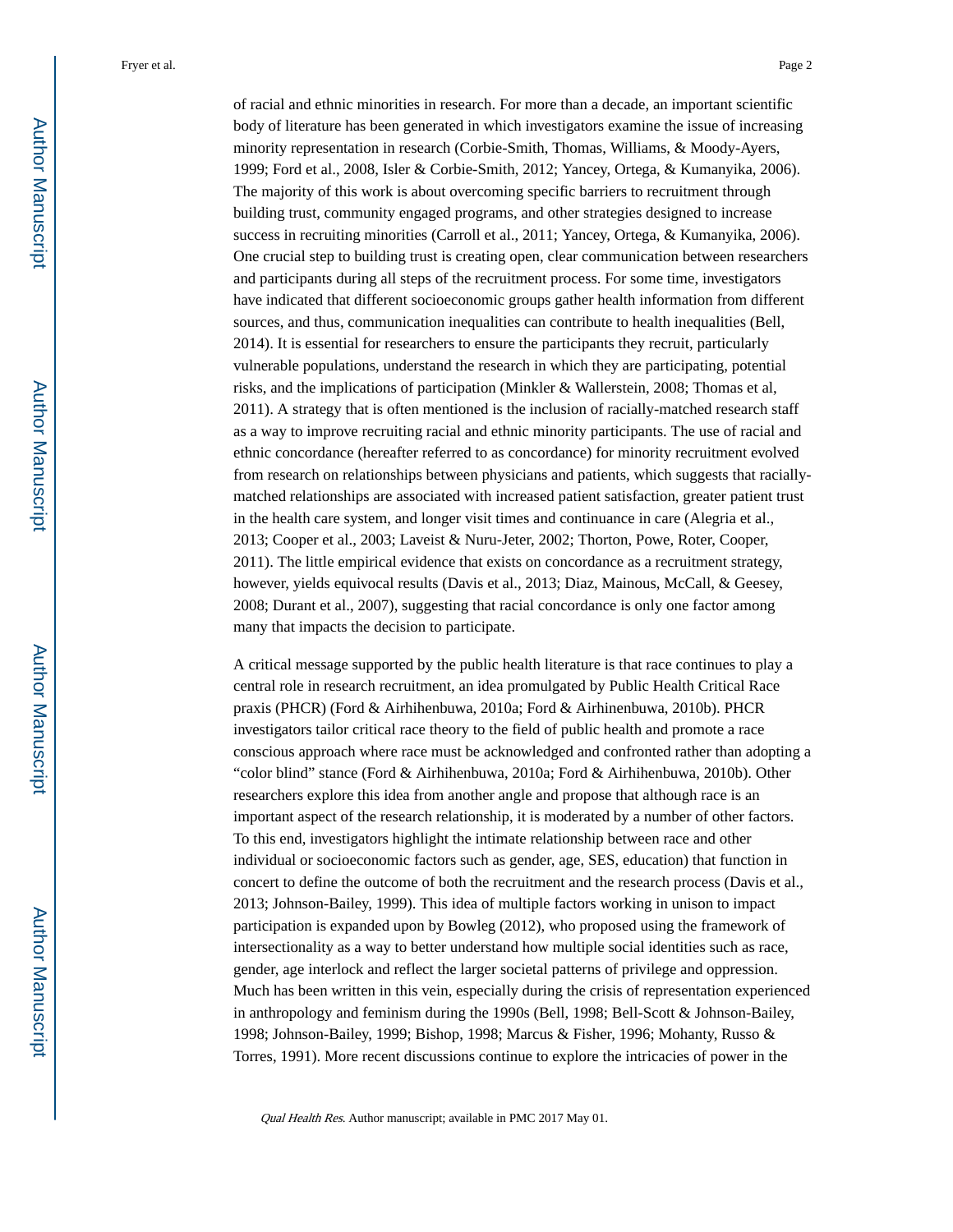research relationship with specific reference to qualitative methodologies (Aluwihare-Samaranayake, 2012; Ben-Ari & Enosh, (2013); Yost & Chmielewski, 2013). Bowleg (2012) suggests that the examination of the intersection of these individual factors can better explain such phenomena as the persistence of health disparities, and, we propose, the continued underrepresentation of racial minority groups in research.

Bowleg's (2012) framework elevates the discussion from the simple focus on recruitment to the complexity of the investigator/participant research relationship, including the role of hierarchy and power. A small pertinent, yet older body of literature contains data that suggest that more vital than racial concordance is the unity of values or priorities between the investigator and the community (Brown, Fouad, Basen-Engquist, & Tortolero-Luna, 2000; Felsen, Shaw, Ferrante, Lacrois, & Crabtree, 2010; Levkoff & Sanchez, 2003; Minkler & Wallerstein, 2008). In this body of work, researchers introduced the concept of selfreflexivity and problematize basic tenets of empirical science such as the nature of objectivity, yet also create room for the realization that power difference (between genders, races, ethnic groups, colonial relationships, and so forth) has an impact on research procedures, data collection, analysis, interpretation, and dissemination of findings. Investigators with this perspective counter the social science argument that such a discussion is destructive to the pursuit of science.

Given the complex, and sometimes contradictory, role that race plays in the researcher/ participant relationship and its impact on recruitment of racial and ethnic minorities into research, we conducted this study in an effort to better understand the intricacies related to race and research. We asked experienced investigators who routinely engage with minority populations in their work to reflect on the issue of race and how their own racial and ethnic background impacts their research experiences. Although not an examination of effectiveness, we explore the dynamics of the research relationship from the perspective of investigators who were successful in engaging racial and ethnic minority populations as a mechanism to better understand the relevance of concordance in the research enterprise.

## **The Setting**

Building Trust between Minorities and Researchers (Building Trust) was a national Bioethics Research Infrastructure initiative funded by the NIH from 2009–2012 in the United States. The parent study was comprised of five specific aims, which included both research and training components.

The research component encompassed three specific aims each designed as research studies to increase knowledge about minority participation in research, including clinical trials. The studies included 1) an online survey conducted with researchers, research staff, Institutional Review Board members, and community members, 2) in-depth interviews with principal investigators to study best practices in the recruitment of racial and ethnic minorities in research (data from which are the primary focus of the article), and 3) a national random digit dial telephone survey with African American and Latino adults to understand knowledge and attitudes about health and medical research. The education component contained the remaining two aims, and resulted in the development of curricula.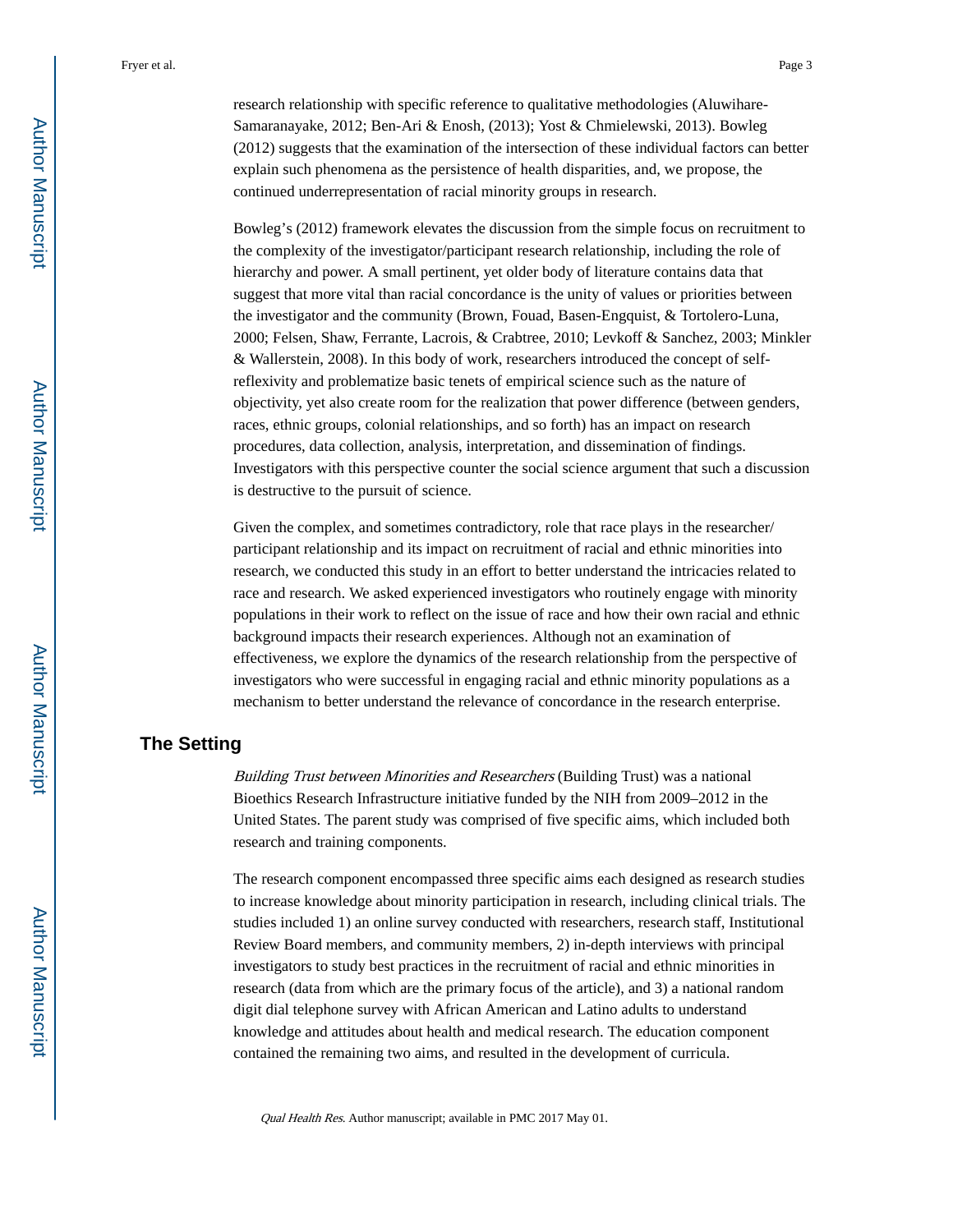This article is about the analysis of in-depth interviews concerning best practices in the respectful engagement of minorities in research by drawing upon the experiences of a multicultural group of established investigators conducting behavioral and social science research in the United States. We posed a series of questions to investigators about their research experiences, including one specific question about how their own ethnic or racial identity influenced their ability to recruit minorities in research. In this article, we report on the responses we received to this single question, and compare how the responses from researchers of color (individuals who self-identify as being African American/black, Latino/ Hispanic, or Native American/American Indian) contrasted with those of White researchers. Additionally, we acknowledge the intersection of race and ethnicity with other demographic factors such as gender and age in the research relationship. Primarily, we describe and illuminate their ideas about the nuanced role of race, its complexities, and the importance of self-reflection upon their experiences in the research enterprise.

## **Methods**

#### **Recruitment of Participants**

We interviewed experienced researchers across the United States for the development of best practices in the respectful recruitment of minorities into biomedical and public health research. Participants of this purposive, convenience sample were identified using three distinct strategies. The research team reviewed (a) the list of investigators registered in the NIH Research Portfolio Online Reporting Tools (RePORT) electronic repository of funded studies website, specifically looking for researchers who identified as having experience recruiting minorities into research, (b) the published literature on the effective recruitment of minority participants into research, and (c) word of mouth referral from members of the research team based upon experience within the field of health disparities research. The participants were recruited from May to December 2010 using an email letter invitation to be interviewed by phone. Once the potential participant agreed via email to be interviewed, a date and time were then scheduled for the interview. No incentive was provided to the study participants. The study protocol was approved by a large, public, East Coast University's Institutional Review Board (IRB).

## **Data Collection**

We conducted in-depth, telephone interviews from June 2010 to January 2011 with the use of an extensive, open-ended, semi-structured, protocol developed by the authors. Informed, verbal consent was obtained and a brief sociodemographic survey was completed by each participant before the start of the interview. Demographic variables collected included: race and ethnicity, gender, age, place of employment, professional rank, number of years of consistent research funding, and source, type, and primary setting of research, to name a few. All telephone calls were made to the participants' office of employment.

The interview protocol was pilot tested with six investigators for clarity and parsimony of question content and structure. The pilot stage lasted three weeks and all research materials were revised based upon findings from this phase of the study. The final version of the interview protocol was comprised of 21 questions (not including probes and subquestions),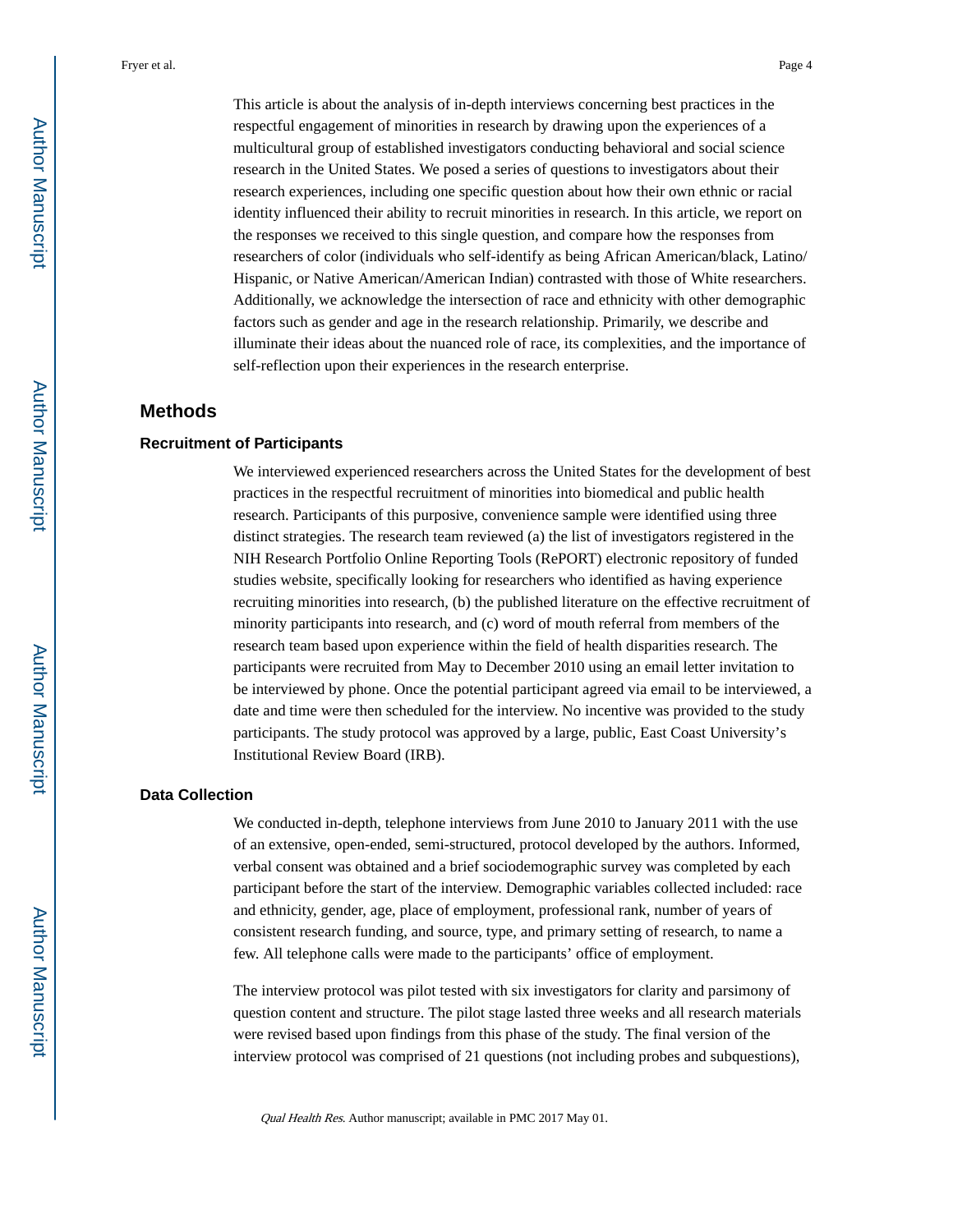and addressed six domains: experience conducting research, strategies used to build partnerships, strategies and challenges in both recruiting and retaining minorities in research, and overall perspective of the research enterprise. The recruitment of study participants ended once no new themes began to emerge during the interviews (saturation was reached). These data reported herein highlight responses to one specific interview question: How has your racial and ethnic background influenced your ability to actively engage and recruit underrepresented minority populations into research?

#### **Data Analysis**

The analysis plan comprised several processes to identify the most salient themes emerging from the data. The interviews were digitally recorded and transcribed verbatim for an indepth analysis. We developed a multidimensional qualitative data analysis plan that featured the method Co-analysis (Maietta, 2006), in collaboration with a qualitative research consulting company. The Co-analysis method required shared decision-making between the research team and the consulting company. The research team (topical experts) ensured that the deductive points of inquiry outlined in the project proposal were addressed while the consultants (technical experts) took responsibility for emergent discovery. Regular engagement with data and frequent interactions between both teams ensured the success of this approach. Initially, two members within each team independently reviewed the interview transcripts and then met to share their reflections of the data with one another. The consistent engagement in discussion regarding the meaning of initial threads and potential themes and the movement back and forth between the data topics advanced this dynamic qualitative analysis process.

Our analysis approach proceeded through the six core phases of the Sort and Sift, Think and Shift approach: data inventory, written reflection, reflective diagrams, categorization, bridging, and data presentation (Curry, Shield & Wetle, 2006; Maietta, 2006). To perform a thorough treatment of the data, this approach was comprised of traditional aspects of qualitative analysis combined with the functionality of software to allow for fluid movement between the "diving in" and "stepping back" phases of data analysis. The analysis plan began with data inventory in which each response was renamed with a descriptive moniker that captures the essence and summary of the response and, ideally, used the respondent's language, for instance "really connected." Next, consensus was reached between both teams regarding each quotation moniker. Simultaneously with these primary steps, both teams participated in ongoing written reflection of the data. Reflective diagrams were created, by racial and ethnic background, highlighting responses to the question for each participant and by subtopics that emerged within each of these diagrams. Finally, in the categorization process, codes were generated and reviewed for each emergent thread, subsequent themes and related subthemes within the data. We present the data below to highlight the respondents' reflections regarding the influence of their self-identified racial and ethnic background on their ability to engage minorities in research. ATLAS.ti 6 (2011), a qualitative software package, was used to facilitate data management and organization.

For the purposes of this manuscript, the following codes were used to describe both the racial or ethnic background and gender (in that order) of the study participant: AA=African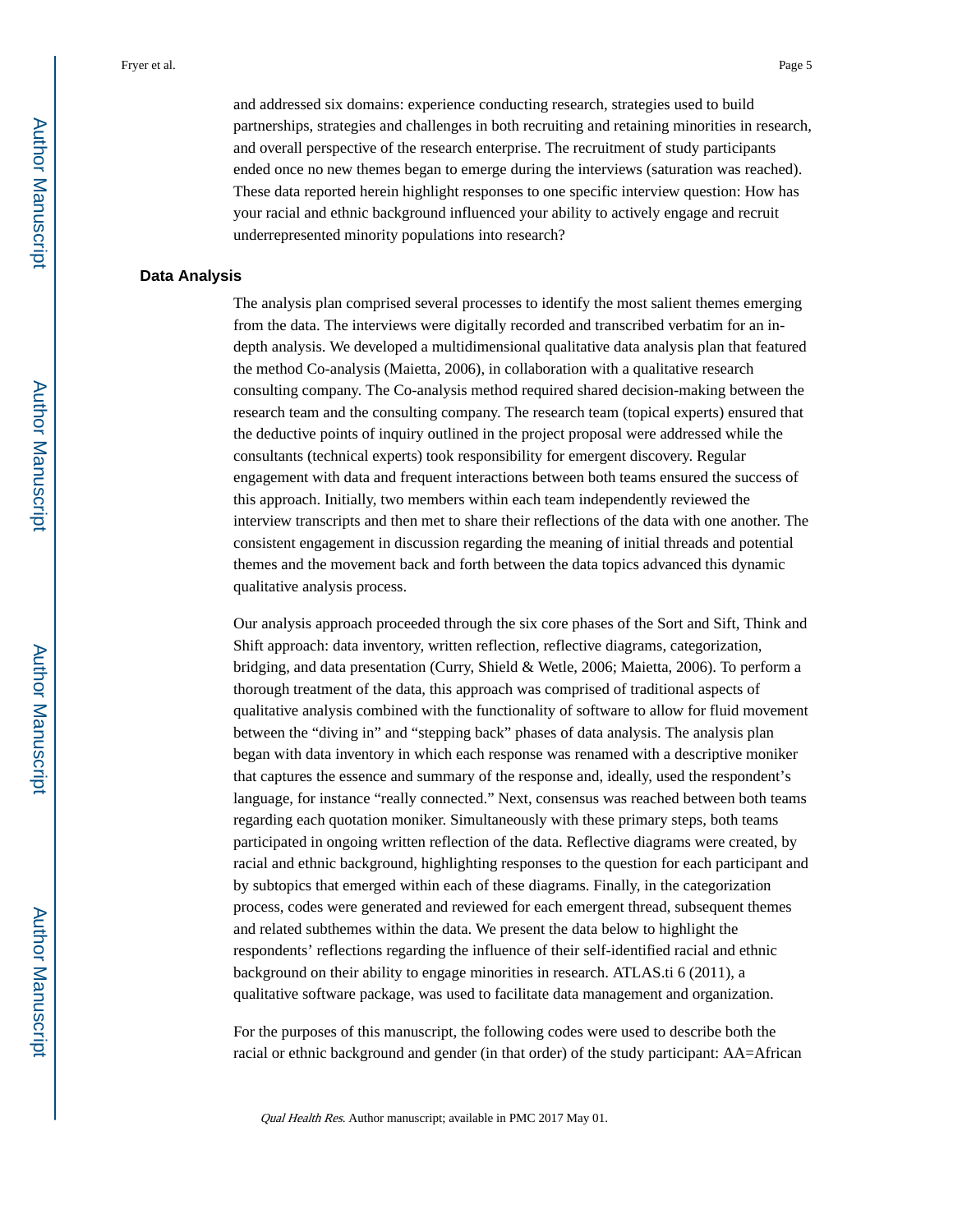American/black, BR=Biracial, L=Latino/Hispanic, NA=Native American/American Indian, W=White, W=woman, and M=man.

## **Results**

A total of 31 investigators were interviewed for the study. The interviews ranged from 33 to 82 minutes in duration. Even though the largest proportion of investigators self-identified as White (n=12), the sample was racially and ethnically diverse with ten participants identifying as African American/black, six as being of Latino/Hispanic descent, two as Native American/American Indian, and one as biracial (black and Native American). Fiftyfive percent of the sample self-identified as being a woman, 48% as being 50–59 years of age, and a little more than half (58%) achieving the rank of Full Professor. Additional demographic details of the respondents are shown in Table 1.

The unique, multi-step analysis plan revealed three main themes: racial and ethnic concordance, becoming "really connected," and self-reflection. Each of these main themes also included subthemes, which are discussed below.

#### **Racial and Ethnic Concordance**

As expected, the theme of concordance was prominent in each interview and the responses of the researchers differed along the lines of self-identified racial and ethnic background (non-White and White). Within these two groups; however, there was a high degree of commonality in the responses.

Almost all of the researchers of color reported that they had experienced an initial benefit in working with minority populations, whereas others highlighted the nuanced effect of their racial and ethnic background depending upon the situation. For example, an associate professor noted the unique opposite influences her ethnic (Latino/Hispanic) identity has had on her career advancement and as a specific research skill, "It [ethnic identity] has a negative effect on my career, but a very beneficial effect on recruiting minorities" (LW).

Whereas many study participants recognized the potential value of concordance in recruitment, others stated that it was not the "primary factor" and "not much of an influence" in their success as research scientists. For instance, an investigator who studies men's health stated: I think it helps, to a degree.

I think it certainly can open doors initially, but those doors will quickly close if as people sort of get to know you, if it's very clear that you don't have the genuine interest of the community at heart. (AAM)

Another respondent described her experience over time:

I think during my early years it helped a little bit, but it wasn't as significant as an outsider would think because they'd say oh, well, it's an American Indian researcher so it's going to be easy for her. But it isn't because you have to develop a trust in every setting that you go into, even in my own community. (NAW)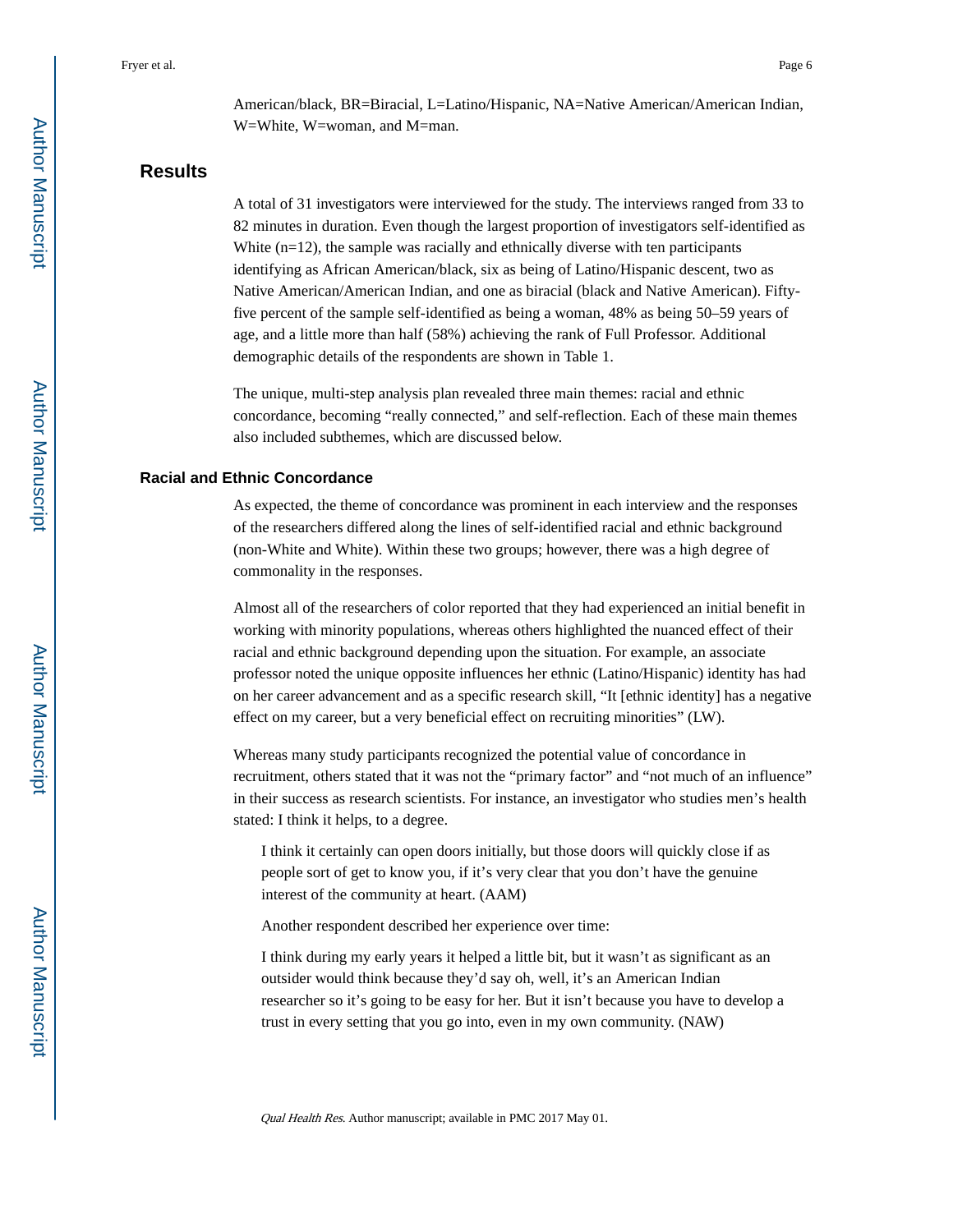Indeed, researchers of color noted that although race was one positive point of connection and identification to minority community members, there remained differences in social class (education and income) with the potential to undermine trust and increase social distance. A Full Professor who conducted nutrition research highlighted this point:

There was a shared identity because of race, but if I had gone into the community as a black person, … believing I was better than other people, not engaging with them on an equal basis, I don't think they would have reciprocated [positively] the way they did. (AAW)

Other participants of color reported the potential negative impact of a shared ethnic background. For instance, an investigator from a research organization explained:"…[at times] your biggest criticizers are other people from your own race. And it's usually for some… the crab gets his claw caught and he starts pulling himself out and the other crabs pull him down. . ." (NAW)

Equally important, White investigators reported that their racial identity was an initial barrier. Some described their realization that identity had an impact on their ability to work with populations of color. For example, an investigator who primarily conducts epidemiological studies with urban communities commented on being an "outsider:" "I think it also has made me realize some things pretty early - that I'm not from that community." (WW)

Although it may appear simplistic establishing personal relationships across the color line is not easy. A White male investigator who conducts research with youth illustrates the symbolic value of racial identity within the context of being an "outsider:" "I think an outsider is an outsider. So just because you share the same skin color, that doesn't make someone more culturally relevant or culturally sensitive, and sometimes quite the opposite."

Racial concordance, matching the race of the researcher with the population being recruited, emerged in the narratives as limited in the conduct of research. Case in point, a Latino interventionist who conducts randomized clinical trials, commented on the importance of diverse research teams as more salient than direct racial or ethnic concordance:

I recruit a fair amount of African Americans in my population, I'm not African American, but I am Hispanic, and I do think that our participants respect that we do have the diverse research group, including investigators…and I think that it is important to convey. (LM)

Echoing this theme, an African American investigator described how the common strategy of 'race-matching' did not account for the intersection of other facets of social identification:

I've seen White colleagues be equally successful in connecting with people and earning their respect and trust… Sometimes, the bigger barrier is simply age… it sometimes can be difficult for them to follow someone who is so much younger than they are, and for me to lead someone who is so much older than I am. (AAM)

Equally important, like their racial and ethnic minority colleagues, White researchers reported that ultimately they were successful in engaging minority study participants by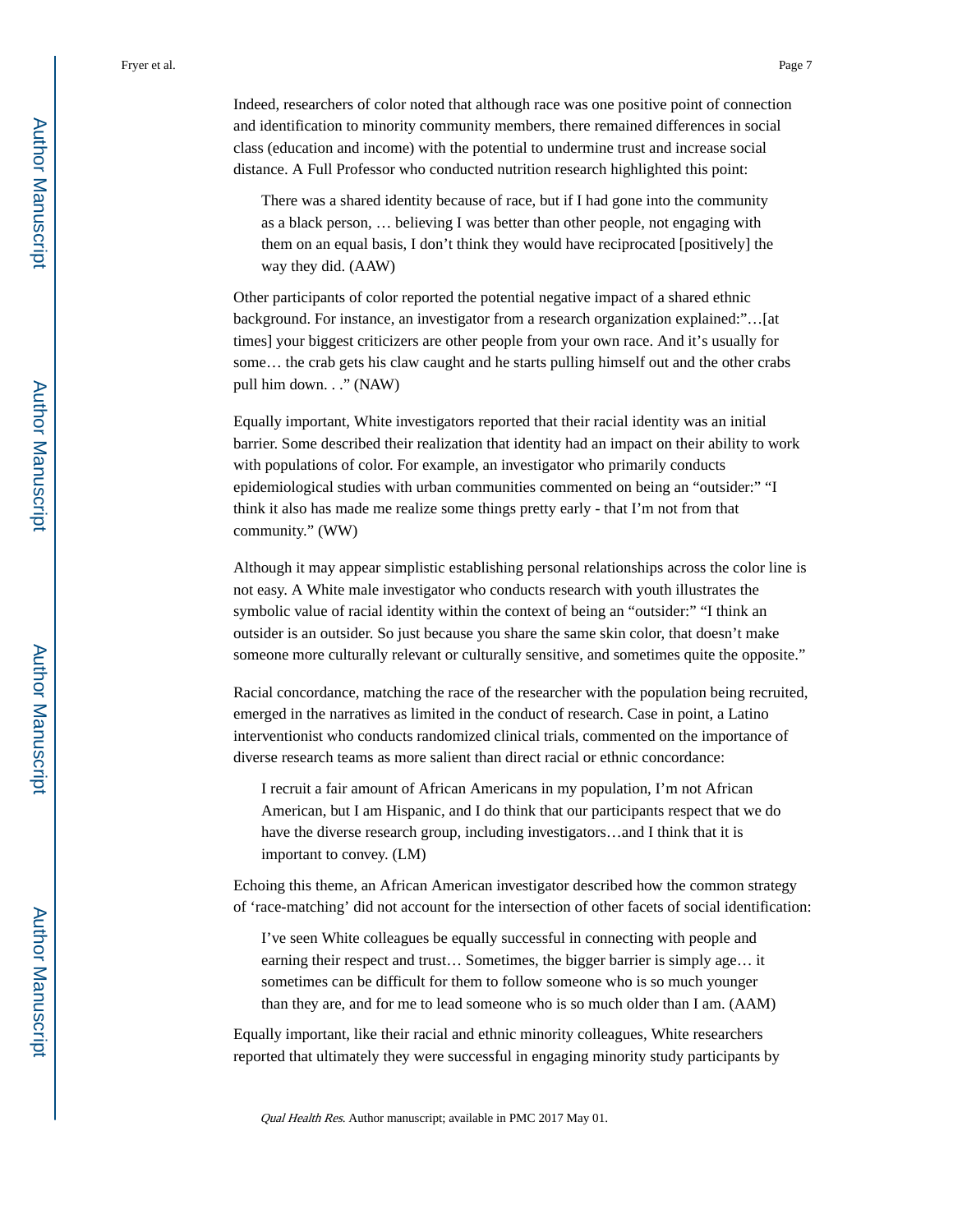#### **Becoming "Really Connected"**

Across all groups, investigators spent time explaining the dynamics that were the "primary factors" in their successful recruitment and retention of minority communities in research. Researchers discussed human values and virtues as more important methods to be "really connected" to minorities. These factors centered on relationship building that emphasized reflecting values of the community, trustworthiness, actively "listening," expressing "empathy," reciprocity, "transparency," and humility. For example, a qualitative investigator declared:

So simply being African American is not going to help you work in African American communities if they don't really think that you are really connected to the community, you are really invested in the community and reflect community needs and values. (AAM)

Additionally, a cancer disparities researcher noted the importance of building trustworthy relationships:

… because you have to develop a trust in every setting that you go into, even in my own community. So if I'm working with the [a Native American community], I'm going to take some time in getting to know them… (NAW)

There was a confluence of comments where study participants described the value of listening and showing empathy as critical components of being "really connected." The following three quotes from African American, Latino, and White investigators, respectively, exemplify the multifaceted and dynamic nature of these human qualities: "So I think my background makes it easier for me to empathize with their position [oppression] that most minority participants are coming from" and "Well, I think being from the same community and knowing the language and knowing where the community comes from and empathizing, I don't think only Latinos can empathize with Latinos."

I think it's been a challenge at times because I'm a White researcher, and I think the things that I've learned over the years is just to listen and sometimes just to shut my trap because I'll be learning so much if I just listen.

It is noteworthy that study participants also described ways in which they sought to give back to the community as an indication of being "really connected." The ensuing comments denote the important component of reciprocity in research partnerships demonstrated by data findings dissemination and advocating on behalf of the community in other community-academic partnership affairs. "I have gone back to make sure that I have given the information back to people who have been in the research project to share the findings with them, beyond what is in the published, in the journals." (AAW)

I could be an objective outsider that was a helpful voice… being the bridge between the communities and the academic institution. And once they trusted me, I could be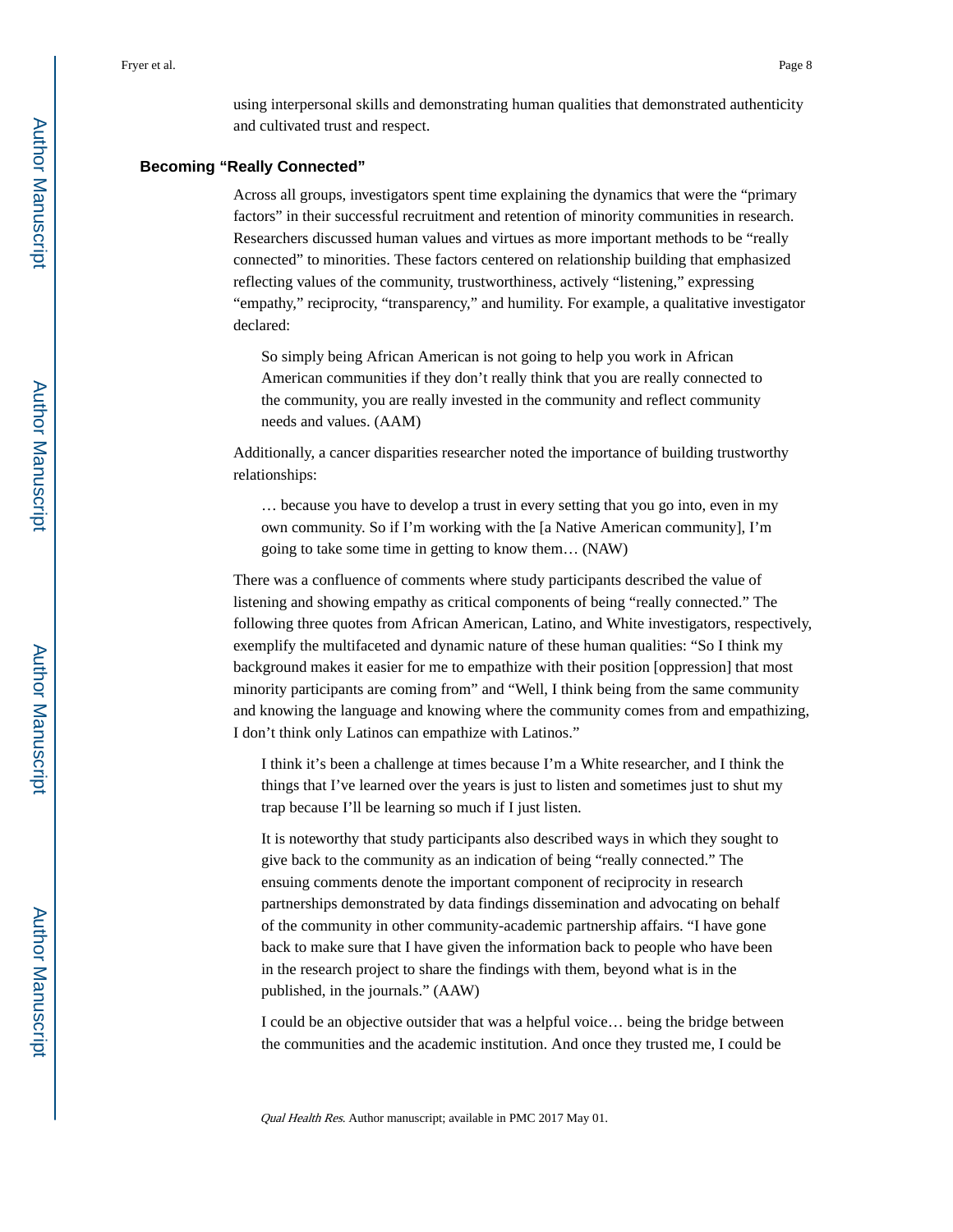a really good bridge for them. And I could also be a really safe advocate at the institution. (WW)

"Transparency" was another common factor identified as contributing to being "really connected" and demonstrating trustworthiness as illustrated by the following quote, " you have to really, really be honest and forthcoming with information, treat everybody with respect,… give them enough information to make their own decision and respect that and then people will accept you." (WW)

The theme of "humility" frequently emerged during the interviews. Many of the investigators reported demonstrating humility as contributing to being "really connected" to the study population. Moreover, humility facilitated learning from the minority community and understanding external influences on the decision to participate in research. Namely, "… I try to bring an attitude of humility and that I'm going to be learning, and that helps me build that relationship." (WW)

I think what has worked in my favor has been just more of a humbling of understanding what people, the stress that people are encountering and the struggles and the decisions that they make about being in, engaging in research. (AW)

Finally, the necessity for training investigators, regardless of racial or ethnic background, to respectfully work with minority communities emerged as an important thread of discussion during the interviews. Study participants called for extensive training of research staff, including principal investigators in human relations as part of standard operating procedures. The two illustrative comments below underscore pertinent aspects of training, including awareness of power relations and comfort level: "…and I need to be comfortable with issues related to power and control, the history of the institutional role in the community." (WM)

…you have to be able to connect on a human basis with people whom you are working with in that close range in the community, in their homes…Yes, they're in charge so you have to fall-in and be part of them. (AAW)

Above all, during all facets of the interview when discussing effective strategies for relationship building, we found no difference in the mechanisms utilized between non-White and White researchers.

#### **Self-Reflection**

The final major theme to emerge in the analysis was the concept of self-reflection. Selfreflection was defined from two perspectives: 1) motivation for doing "good work" and 2) the lived experience. Notwithstanding, self-reflection represented a deeper level of awareness that not only facilitated authentic relationships with minority communities, but ultimately provided evaluation of the research process. The following comments epitomize the perspective of doing "good work" – that is, honestly evaluating their work especially with regard to the community's goals: "…there needs to be some self-reflection, there needs to be some dialogue with others, there needs to be what I call self-clearance to figure out what I'm doing correctly, what I'm not doing correctly." (BRW)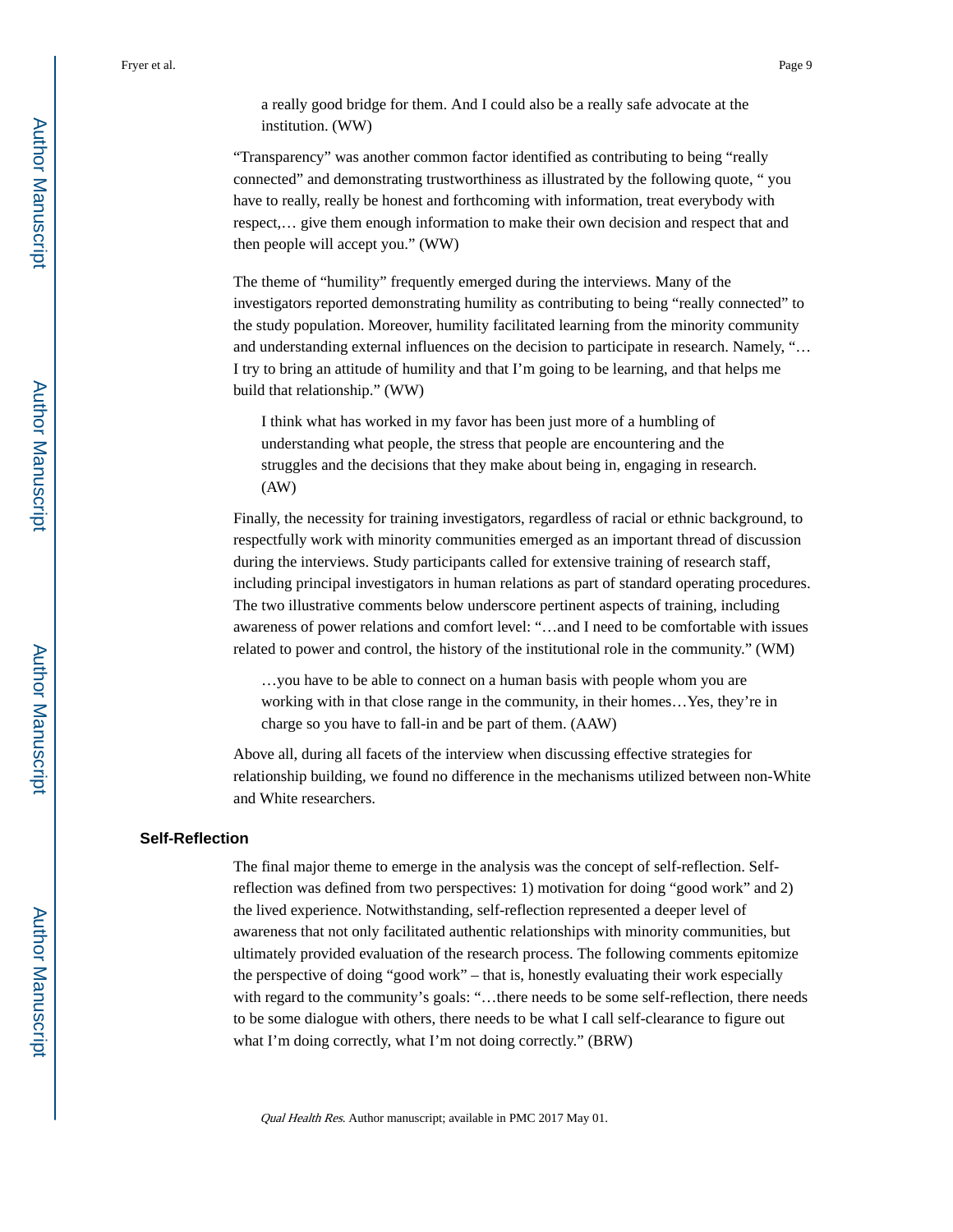I think they might say that he at least tries to do his best to represent us and to do his work with integrity and try to genuinely benefit the community and to address the health issues and the social issues that we have here. (AAM)

Equally important, researchers often shared their lived experience when self-reflecting about their work and the engagement of minority communities. Of particular note, almost all of the study respondents reminisced about poignant episodes in their lives as a way to underscore how genuine connections were made with study participants. As illustrated by the following, "I think that my lived experience is much more similar to the communities I work with than someone, other typical university faculty, and I think that that lived experience is a huge benefit in partnerships." (NAW)

I grew up in the south in the 1950s and 1960s. …I really care about issues of health equity as these affect the nation's black people… And I think I'm able to communicate that passion to many of the people I work with and despite the color of my skin, I think that that passion really helps. (WM)

…I do think that my own background, and the sort of struggles with racism and discrimination that my family's faced, my parents as well as me personally, have provided a certain perspective on all of this, a better understanding, a deeper understanding of what people are thinking and feeling. (AAW)

More specifically, study participants, particularly White researchers, detailed how they consciously drew upon their own personal experiences of vulnerability such as their heightened awareness of otherness regarding their ethnicity, gender, or sexual orientation in an effort to resonate with minority communities. A White genetics researcher explained the detailed account below:

…A good portion of my family was exterminated in Europe in World War II because of their ethnicity, and so I think it's something that is in my core…to try to understand that there are differences, but these differences may affect a certain view and outlook, but doesn't change our humanity. (WM)

Moreover, this full professor summarized the essence of this theme: "I think where one's own race comes in handy is that it sometimes gives you insight, certainly being a gay man I've got insight into how people are treated differently, I've got insight into how to build community." (WM)

## **Discussion**

We learned a great deal from the investigators about the influence of their racial and ethnic background on the ability to recruit minorities in research. Although we anticipated comments on the use of "race-matching" in research, we were struck by how much importance respondents ascribed to themes not often discussed in the literature, such as being "really connected" to the community and "self-reflection" in their personal accounts and experiences of vulnerability. Moreover, the nuanced and complex contexts of race and ethnicity were apparent in their detailed accounts of building respectful research relationships sustained over time.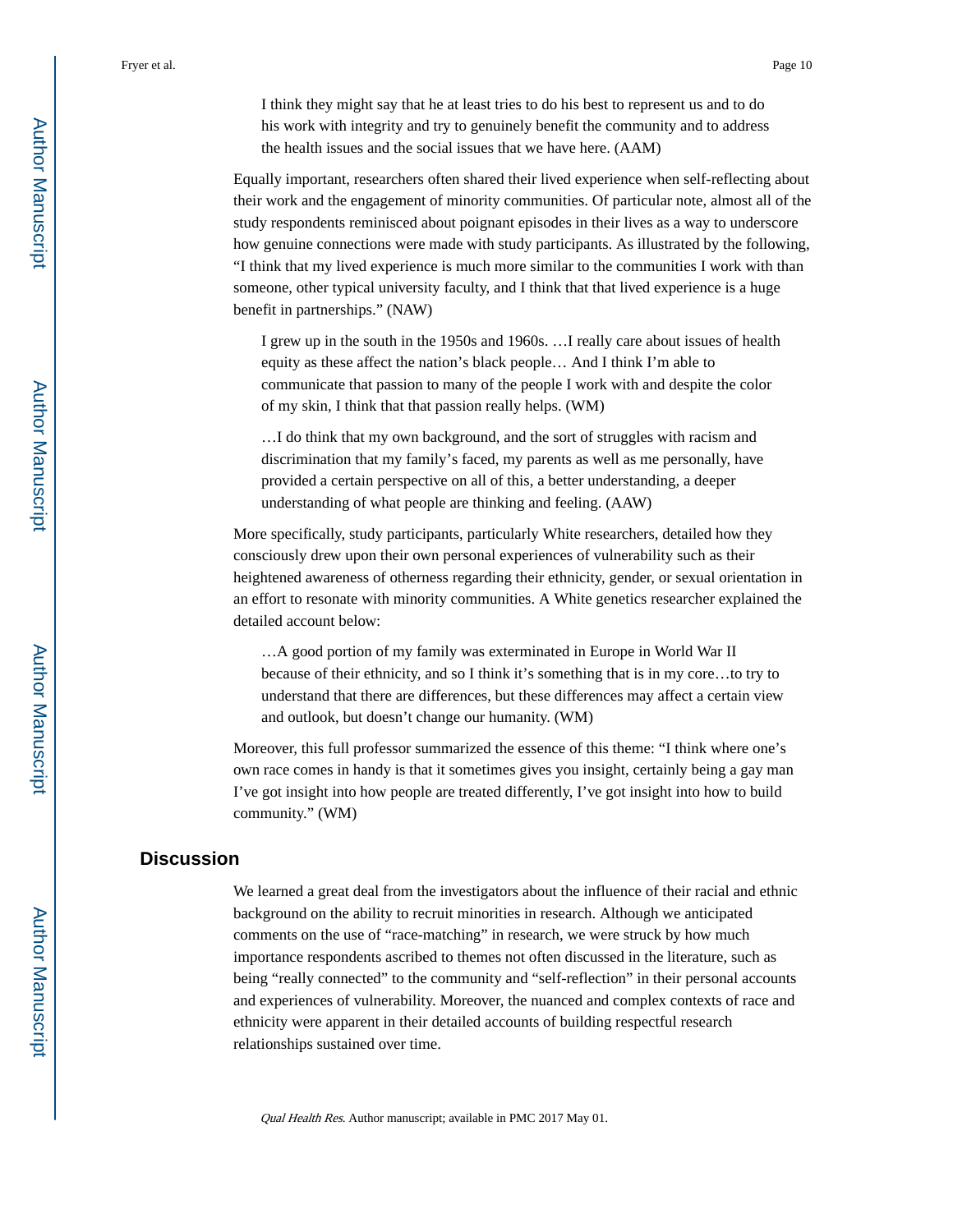It should be no surprise that racial and ethnic concordance is one of the most common solutions utilized to overcoming barriers to recruitment and retention of minority populations in research (Carroll et al., 2011; Yancey et al., 2006). This response has been shaped by the literature on doctor-patient communications in the clinical encounter (Cooper et al, 2003; Thorton, Powe, Roter, Cooper, 2011). Within the context of population health and community engaged research, however, racial and ethnic concordance is only 'symbolic' when operationalized as hiring one minority outreach worker or study coordinator with the task of increasing participation of minorities across the research enterprise. Although little evidence exists to either support or disprove the effectiveness of concordance between the research team member responsible for recruitment and the prioritized minority community (Davis, R.E., Couper, M.P., Janz, N.K., Caldwell, C.H., & Resnicow, K., 2009; Davis et al., 2013), investigators describe race-matching as a main recruitment strategy (Davis et al., 2013; Yancey et al., 2006). Some studies report that minority participants are more likely to participate or prefer to enroll in a study conducted by a racially-matched investigator or research staff (Davis et al., 2013; Ibrahim & Sidani, 2013; Diaz et al., 2008), although others find concordance has no effect at all (Durant et al., 2007; McGinnis et al, 2006).

Often the adoption of such strategies is grounded in convenience and routine. We posit that the racial and ethnic identity of the principal investigator is important, as it impacts a community's "first impression" of the research team, the representative institution, and the research study. Nonetheless, the danger in utilizing race-matching assumes that the inclusion of a racial and ethnic minority research team member, is "waving a magic wand," an immediate solution perceived to have cultural effectiveness to respectfully engage, recruit, and retain minority participants in research, including clinical trials. Used solely as a symbolic gesture, race-matching places undue burden on minority staff made to feel responsible engaging all minority study participants. Nevertheless, when racial and ethnic diversity is used to build capacity by making the traditional research team more inclusive of diversity, it necessitates the ability and capacity to engage in critical conversations about race and the research enterprise. This is not as easy as it sounds and every research team is not equipped to handle such demands. Thus, we believe most research teams who embark on building diverse and inclusive study participants may benefit from formal training.

#### **Theme: Racial-Matching**

Investigators emphasized that the perceived barrier of racial discordance was not a lasting one, and over time by both expressing and demonstrating humility, honesty, and respect, they were able to overcome it. Notably, both non-White and White respondents used identical language in their portrayal of these experiences. We use this finding to illuminate a more subtle, yet relevant assumption when race-matching is employed as a recruitment tool in research. Specifically, the counterfactual presumption is that racial and ethnic discordance implies the inability to successfully engage certain subgroups of participants in research. Our findings dispute this claim and emphasize other characteristics (interpersonal skills) of the investigator that are more relevant to human relationship building. Conversely, it would be a critical mistake to conclude that racial and ethnic diversity of the research team is nonsignificant. Indeed, it is a vital component in assisting predominantly White research teams to build trust and become more trustworthy in their engagement with racial and ethnic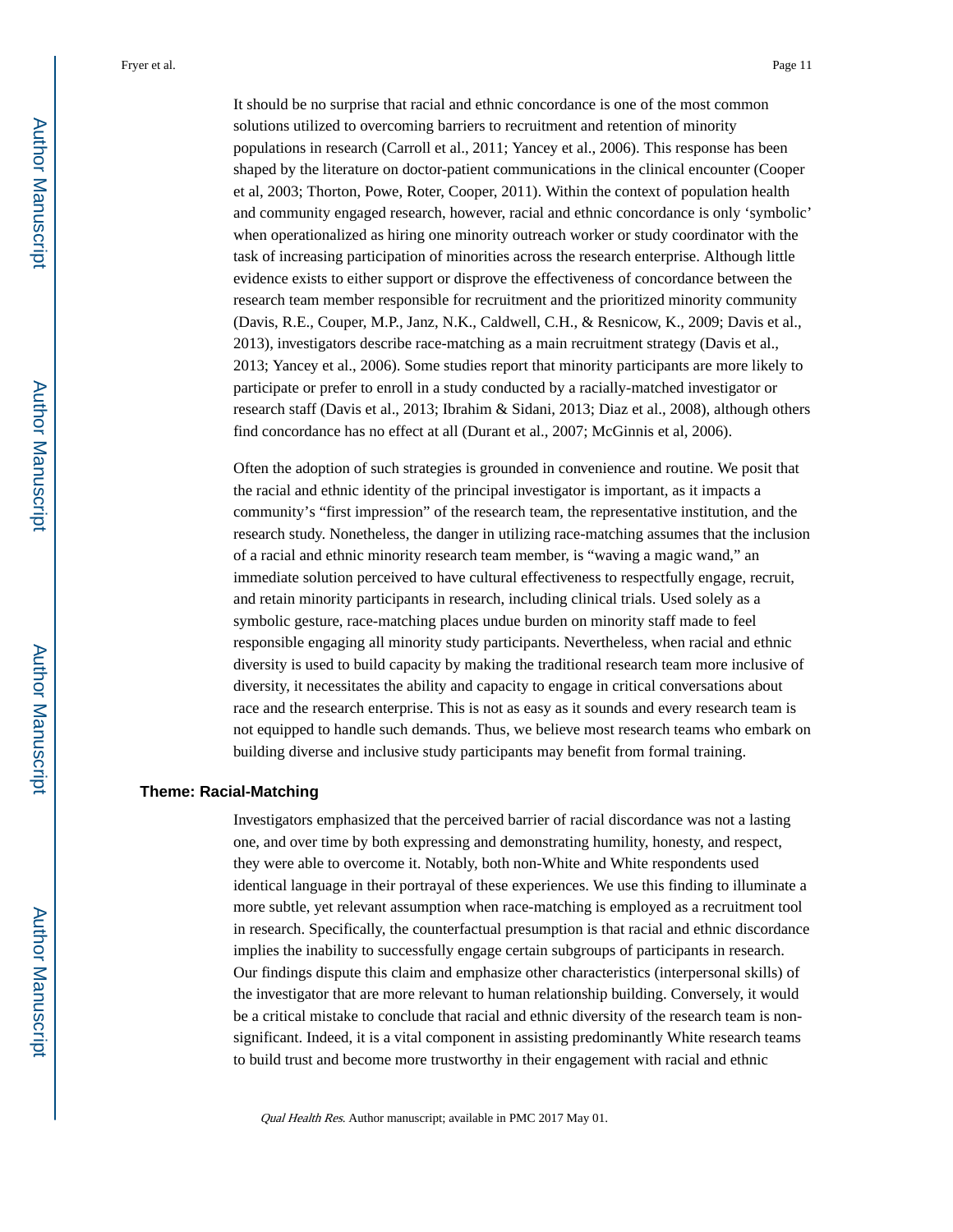minority communities. We argue that race-matching should not be used as a superficial strategy of expedience, but is better understood as one component in a complex and nuanced system of human relationship building.

When approached in a comprehensive manner to enhance diversity and inclusion, all members of the research team must strive to possess a high degree of social intelligence, understand and appreciate historical context, and demonstrate an ability to utilize other qualities, such as empathy, trustworthiness, and commitment to genuinely support relationship building. For investigators who fail to evolve beyond symbolic gestures, our study participants emphasized that "doors will quickly close" not only to current, but also future investigators.

#### **Theme: Being "Really Connected"**

Study participants characterized being "really connected" as a constellation of ideal interpersonal and social skills and human qualities such as humility and cultural sensitivity, honesty and willingness to give something of themselves in the form of reciprocity. Together, these attributes constitute the profile of a trustworthy researcher. Minority communities recognize the combination of these characteristics as primary evidence that the investigator has the capacity to form genuine relationships.

The scientific literature is replete with investigations focused on building research relationships. Researchers, especially in the social sciences, have a tradition of describing the role of social class differences and inequality in the researcher-participant relationship. This dynamic has been delineated in reference to class relations (Aluwihare-Samaranayake & Paul, 2013), gender (Yost & Chmielewski, 2013), colonial relationships (Bishop, 2011), and social location (Ford and Airhihenbuwa, 2010a; Ford & Airhihenbuwa, 2010b). Additionally, both research teams and participants report more subjective attributes such as friendliness, trustworthiness, and empathy as more relevant determinants of recruitment success than any specific demographic measures such as race or gender (Brown et al., 2000; Felsen et al., 2010; Levkoff & Sanchez, 2003). This body of literature is consistent with our findings. Overwhelmingly, respondents reported that the aforementioned attributes were pertinent in the development of trusting research relationships. Furthermore, Levkoff and Sanchez (2003) found that minority recruitment was most successful when there was concordance between the goals of the researcher and community needs. Our study supports this important finding.

Our results also highlight new issues. For example, researchers might be familiar with the components or important factors of true relationship building, yet might not have the appropriate background or training to feel comfortable in doing so. They can even find it specifically challenging. We believe this is an important skill for investigators to master and add to their professional repertoire. One White investigator summarized it well as he declared, "…I've become very comfortable about talking about the reality of uncomfortable things." In this respect, some researchers identified the need for formal training in methods for engaging minorities in research. Core components of such training must assess the investigator's ability to recognize and address the role of identity, power, bias, and social hierarchy when developing true relationships with minority communities.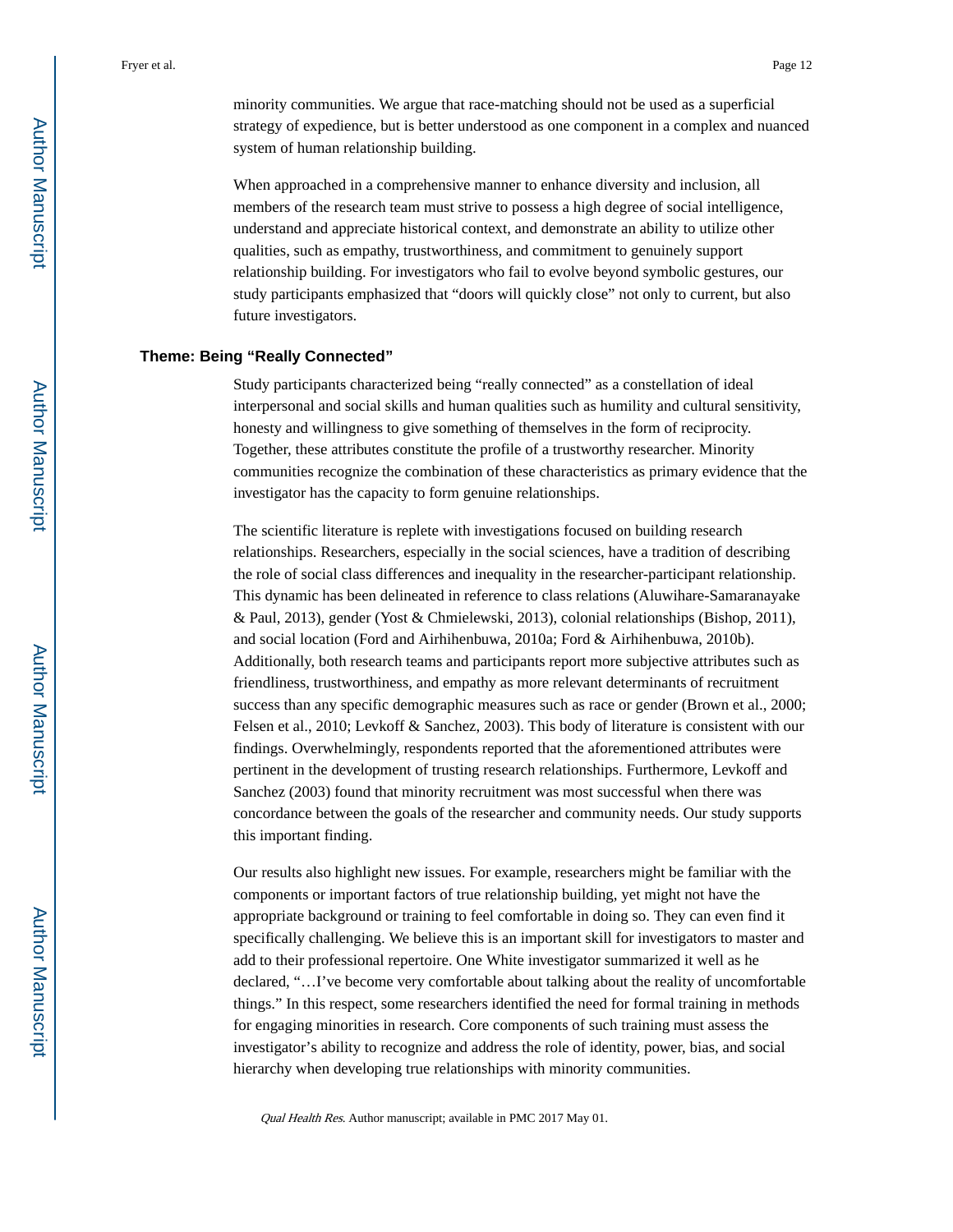#### **Theme: Self-Reflection**

Several scholars (Thomas et al, 2011; Walker, Read, & Priest, 2013) have supported the use of self-reflection and reflexivity in the research process. Ford and Airhihenbuwa (2010a) explicitly call for critical approaches, in which the researcher is engaged both cognitively and affectively in questioning their own biases and how they affect the relationships with communities and the research activities themselves. The benefits of self-reflection in research have been suggested to be manifold, increasing the validity of data, improving interpretation in analysis as well as supporting ethical research (Lessard 2007; Milner, 2007; Mosavel, Ahmad, Daniels, & Simon, 2011). Our findings support another positive effect of self-reflection – the ability to "really connect" to research participants. Thomas and colleagues (2011) define self-reflection not as a means of simply understanding the researcher/participant relationship, but as a means of creating and strengthening it. They encourage the use of self-reflection as a bridge to "cultural confidence," a "lifelong process based on the individual's self-reflection about their personal bias and prejudices" (Thomas et al, 2011, p. 411). We corroborate this definition within our data while also suggesting that researchers self-reflect as a means to access shared human experience through vulnerability and difference. The study respondents routinely commented on employing self-reflection as a process to connect as human beings external to their roles in research. Such connectedness allowed investigators to communicate with and engage minority communities in ways that challenge the status quo of investigator/study participant research relationships. Instead of purposefully relying upon distance/"objectivity" in the development of the research relationship, investigators employed self-reflection/"subjectivity" in their recruitment efforts as an active agent to collaborate with minority communities.

The process of self-reflection is neither a simple nor easy one. Even though some researchers are comfortable with the research process as an inherently social endeavor, others might be less so. In spite of the fact that many of the study respondents denoted the importance of self-reflection and utilized it in their work, others were hesitant to do so. We believe part of this hesitancy is an uneasiness felt by researchers about the role of "self" in the pursuit and process of research. Specifically, the notion that self-reflection challenges some scientists perceived value of "objectivity" in science and, as a result, is enough to prevent them from engaging in this process.

Furthermore, even though the benefit to research can be evident, self-reflection creates vulnerability that is often challenging to researchers and causes them to confront the temptation to hide within the "garb of our profession," as Bell (1998) asserts. In essence, by decreasing the distance in the research relationship, the power scale becomes more balanced and thus, researchers can no longer or easily hide behind the cloak of academia. One respondent who conducts violence prevention research provided an illustrative example of this point. He stated that, "I have a doctorate in something, but it doesn't mean squat in the neighborhood."

Finally, self-reflection is an intricate process that often results in the heightened awareness of the interplay of multidimensional characteristics of a person. In our study, investigators provided accounts of the intersection of their racial and ethnic background in combination with other characteristics such as age, gender, and sexual orientation. Future research should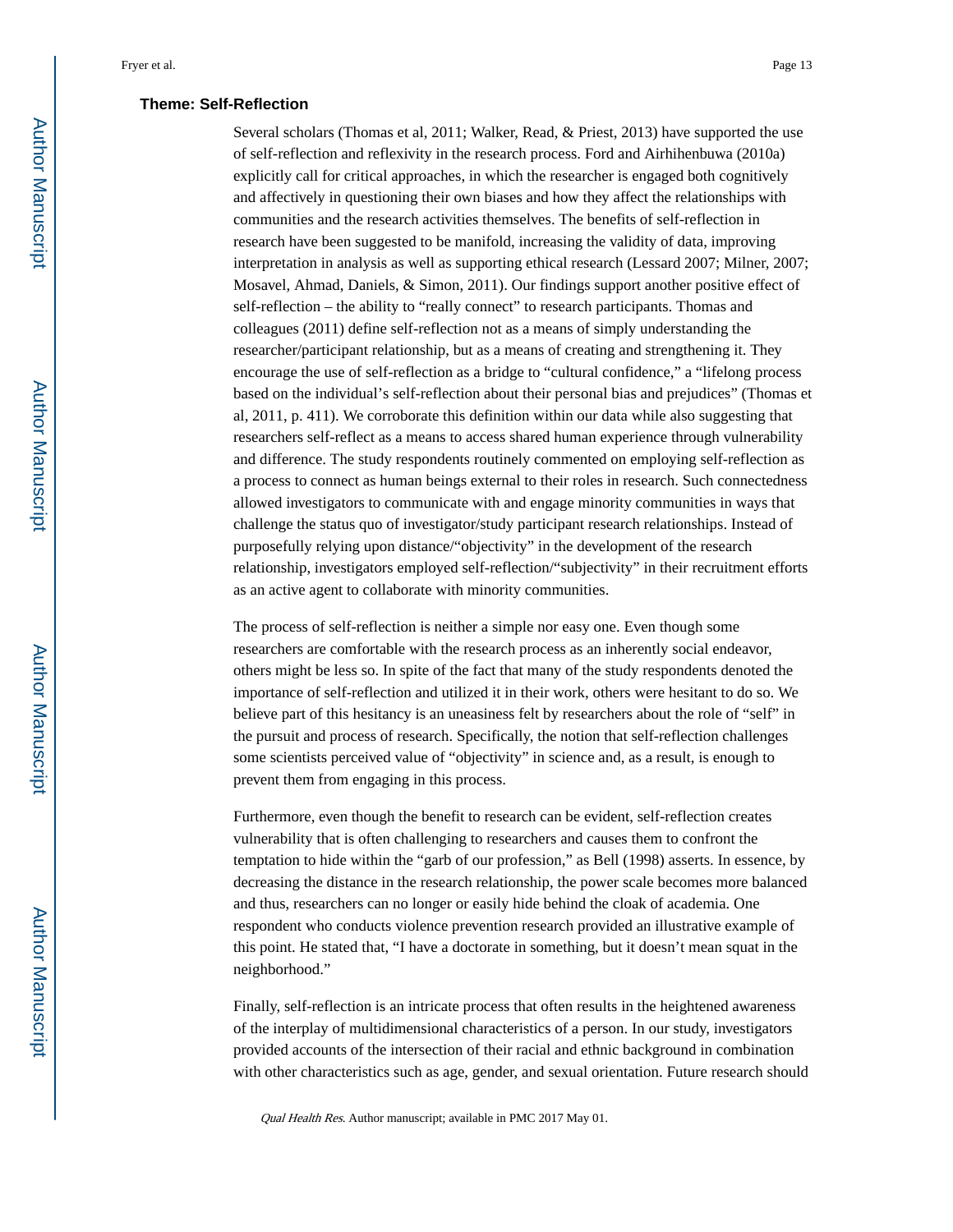empirically examine the intersectional components of identity and its influence on building respectful research relationships.

## **Limitations of the Findings**

Qualitative data are not designed to be generalizable, yet are well-suited for the exploration and uncovering of interpretations of phenomena that are not clearly understood (Denzin, 2009). To this end, we purposely identified and recruited investigators with expertise in the engagement of underrepresented minority populations in research. This decision is not only appropriate, but also necessary when qualitatively examining best practices and uncovering related intricate factors in the recruitment of minorities in research. Fundamentally, we believe that the themes discussed herein can apply to other investigators partly because major themes of our study results are consistent with findings from previous work in this area (Carroll et al., 2011; Davis et al., 2013). For example, researchers have reported on the broad use of "race-matching" as a recruitment strategy for minority groups (Quinn et al, 2012; Yancey et al., 2006), which is in concert with our finding of the importance, but limited usefulness of "race-matching." Although the data represent the voices and comments of 31 seasoned experts in the engagement of minorities in various types of research, their experiences might not be representative of all investigators conducting research with minority communities. As a result, we cannot generalize outside of this group of scientists. Moreover, we report data regarding the experiences of investigators collected at a single time and place, which might not represent changes in new ideas or recruitment strategies used over time. Even though the sample represents a multicultural group of scientists, our study was not designed to examine the relationship of racial and ethnic concordance and recruitment outcomes or effectiveness, an important issue for future research. Notwithstanding, we believe that many aspects of the investigators' rich reflection on how their racial and ethnic background influenced their ability to recruit minorities would apply to a broad spectrum of investigators currently working in this area or those who desire to in the future. We make this statement because the main themes reported by our study participants emphasized core values and virtues in the respect of humans and personhood, essentially universal themes in the development of relationships.

## **Conclusion**

It is clear from our work that the examination of race and ethnicity in research relationships with minority communities is both complex and nuanced. The use of race-matching as a "magic pill" approach in the development of authentic research relationships is an overly simplistic, perhaps ill-fitting solution for bridging the real social difference between researchers and participants. Although racial and ethnic concordance is undeniably important, it is not a comprehensive mechanism to respectfully recruit minorities into research. We submit that a racially and ethnically diverse research team can be a more genuine indication of inclusiveness than matching the study recruiter to the priority population by race or ethnicity.

Our study of investigators has raised important questions regarding the use of race-matching as a method in research. Fundamentally, we understand that race-matching as an outward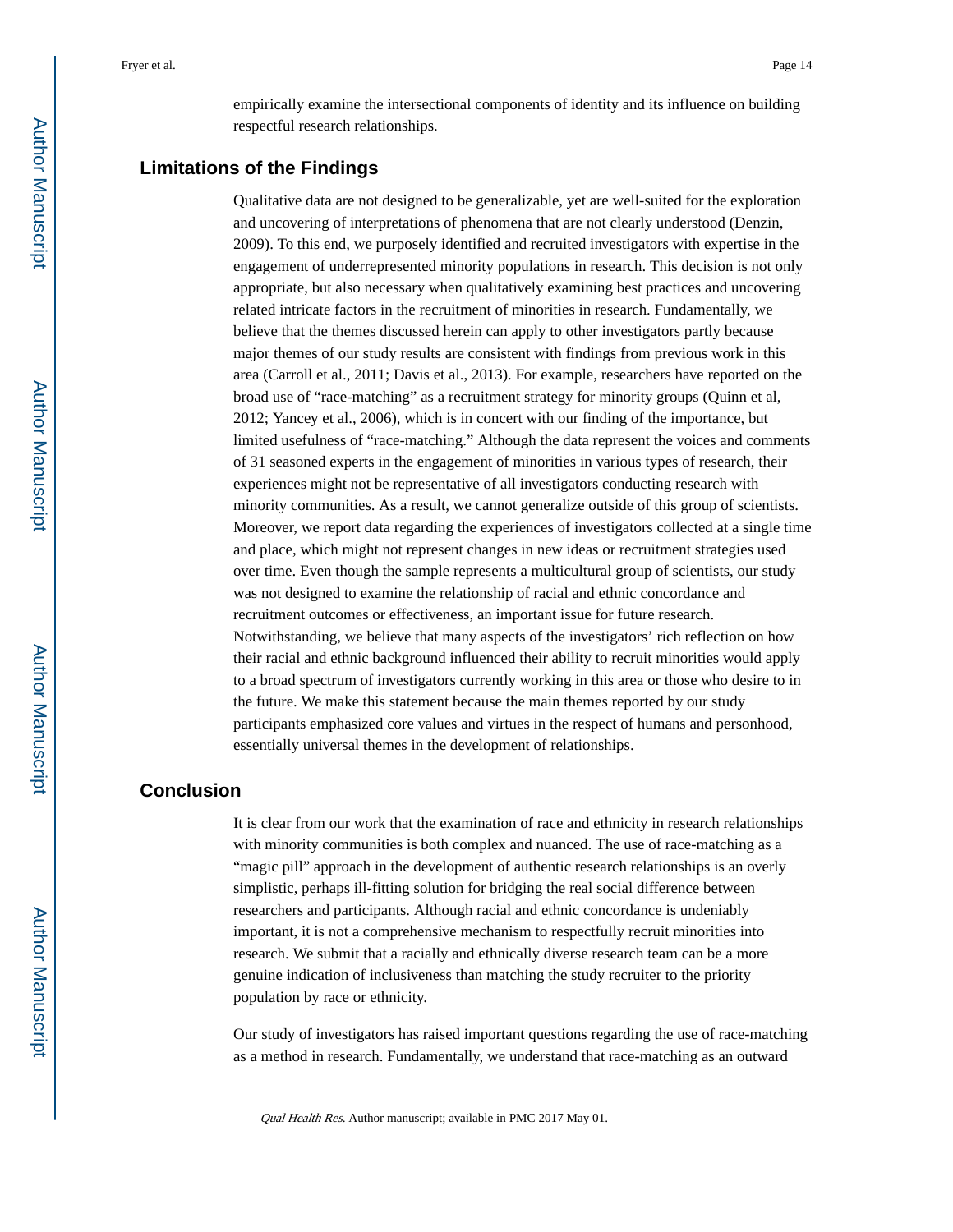phenotypic strategy might offer preliminary and symbolic benefits. Race-matching does not, however automatically instill the internal virtues such as honesty, humility, and empathy that are critically vital components of a trusting and mutually beneficial relationship. Equally important, building realistic research relationships has led these successful researchers to explore their own personal experiences with racial and ethnic identity. As a result, selfreflection became pertinent for relationship building with minorities (Thomas et al, 2011). Unfortunately, this process is not valued in the research paradigm because it is deemed "non-scientific" and thus, creates an awkward and uncomfortable disposition for some investigators. In effect, the operationalization of the many lessons learned from this research make evident the unavoidable tension between being "really connected" with people of color in research and traditional research approaches. Moreover, we underscore the critical need for comprehensive curricula designed to train investigators in best practices for the respectful and ethical recruitment of minority populations in research.

Addressing racial and ethnic differences in research is rooted in the burdens of race and history. Changing the traditional paradigm will take time and there is no simple recruitment strategy that can overcome the vestiges of racial discrimination embedded within the research enterprise. Nevertheless, research with minority populations necessitates the same things that any good relationship demands – honesty, reciprocity, and trust.

## **Acknowledgments**

We thank the investigators who willingly gave of their valued time to participate in this important work. We also thank Elizabeth L. Seaman for reviewing a previous draft of the article.

#### **Funding**

The authors disclosed receipt of the following financial support for the research and/or authorship of this article: RC2 MD004766 from the National Institute on Minority Health and Health Disparities and the Office of the Director, National Institutes of Health. Craig S. Fryer was supported by (K01CA148789), James Butler III by (K01CA134939), and Mary A. Garza by (K01CA140358).

## **References**

- Alegria M, Roter DL, Valentine A, Chen CN, Li X, Lin J, Rosen D, Lapatin S, Normand SL, Larson S, Shrout PE. Patient-clinician ethnic concordance and communication in mental health intake visits. Patient Education and Counseling. 2013; 93(2):188–196. [PubMed: 23896127]
- Aluwihare-Samaranayake D, Paul P. The influence of gender, ethnicity, class, race, the women's and labour movements on the development of nursing in Sri Lanka. Nursing Inquiry. 2012; 20(2):133– 144. [PubMed: 22515570]
- Bell AV. "I think about Oprah": social class differences in sources of health information. Qualitative Health Research. 2014; 24(4):506–516. [PubMed: 24623661]
- Bell S. Self-reflection and vulnerability in action research: Bringing forth new worlds in our learning. Systemic Practice and Action Research. 1998; 11:179–191.
- Bell-Scott, P.; Johnson-Bailey, J., editors. Flat-footed truths: Telling Black women's lives. New York, NY: Henry Holt; 2013.
- Ben-Ari A, Enosh G. Power relations and reciprocity dialectics of knowledge construction. Qualitative Health Research. 2013; 23(3):422–429. [PubMed: 23258116]
- Bishop R. Freeing ourselves from neo-colonial domination in research: A Maori approach to creating knowledge. International Journal of Qualitative Studies in Education. 1998; 11(2):199–219.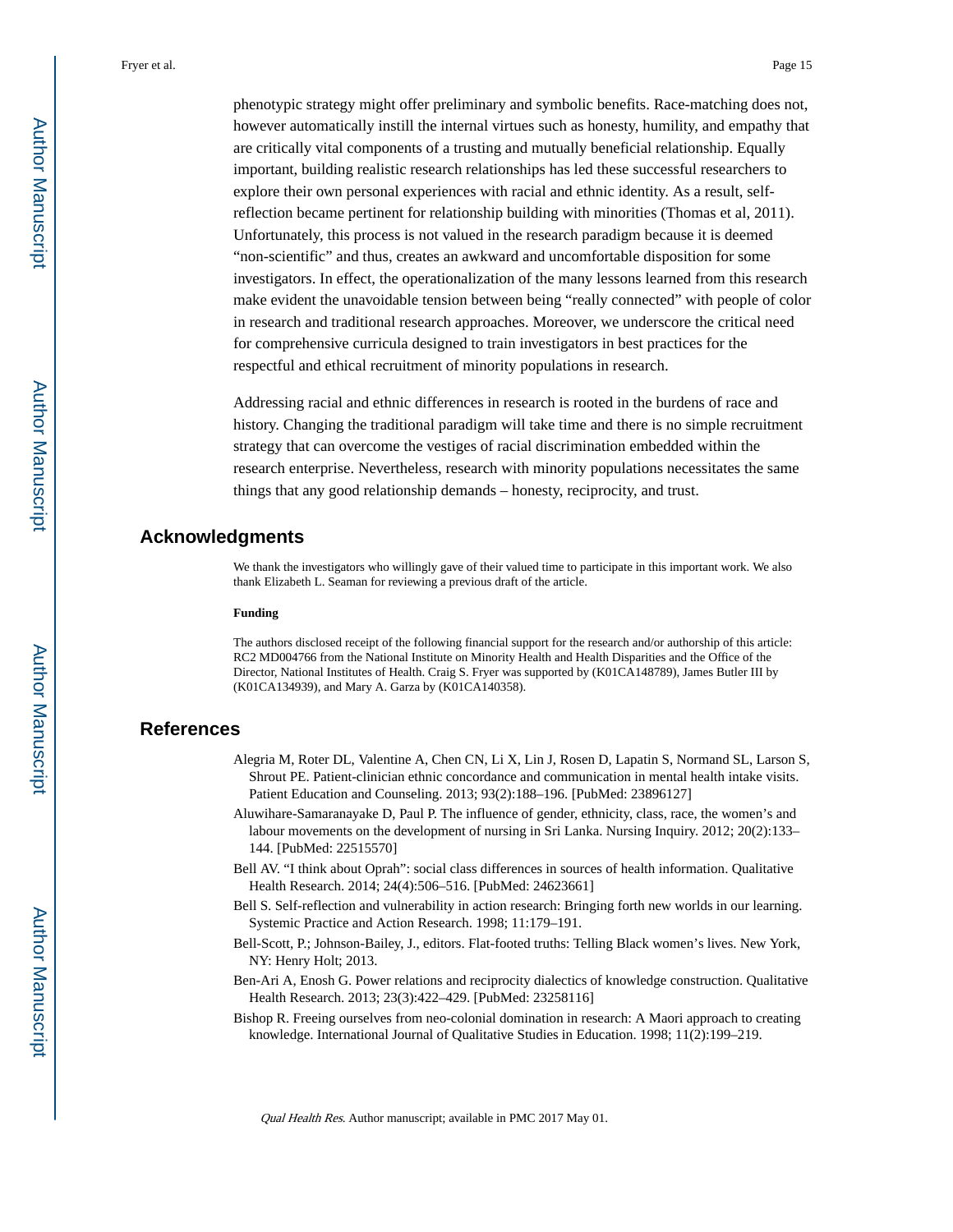- Bowleg L. The problem with the phrase women and minorities: intersectionality—an important theoretical framework for public health. American Journal of Public Health. 2012; 102:1267–1273. [PubMed: 22594719]
- Brown DR, Fouad MN, Basen-Engquist K, Tortolero-Luna G. Recruitment and retention of minority women in cancer screening, prevention, and treatment trials. Annals of Epidemiology. 2000; 10:S13–S21. [PubMed: 11189088]
- Carroll J, Yancey A, Spring B, Figueroa-Moseley C, Mohr D, Mustian K, Fiscella K. What are successful recruitment and retention strategies for underserved populations? Examining physical activity interventions in primary care and community settings. Translational Behavioral Medicine. 2011; 1:234–251. [PubMed: 24073048]
- Cooper LA, Roter DL, Johnson RL, Ford DE, Steinwachs DM, Powe NR. Patient-centered communication, ratings of care, and concordance of patient and physician race. Annals of Internal Medicine. 2003; 139:907–915. [PubMed: 14644893]
- Corbie-Smith G, Thomas SB, Williams MV, Moody-Ayers S. Attitudes and beliefs of African Americans toward participation in medical research. Journal of General Internal Medicine. 1999; 14:537–546. [PubMed: 10491242]
- Curry, L.; Shield, R.; Wetle, T., editors. Improving Aging and Public Health Research: Qualitative and Mixed Methods. Washington, DC: American Public Health Association and the Gerontological Society of America; 2006.
- Davis RE, Caldwell CH, Couper MP, Janz NK, Alexander GL, Greene SM, Resnicow K. Ethnic identity, questionnaire content, and the dilemma of race matching in surveys of African Americans by African American interviewers. Field Methods. 2013; 25:142–161.
- Davis RE, Couper MP, Janz NK, Caldwell CH, Resnicow K. Interviewer effects in public health surveys. Health Education Research. 2009; 1:14–26. [PubMed: 19762354]
- Denzin, NK. The research act: A theoretical introduction to sociological methods. Transaction Publishers; 2009.
- Diaz VA, Mainous A, McCall AA, Geesey ME. Factors affecting research participation in African American college students. Family Medicine. 2008; 40:46–51. [PubMed: 18172798]
- Durant RW, Davis RB, George DMMS, Williams IC, Blumenthal C, Corbie-Smith GM. Participation in research studies: Factors associated with failing to meet minority recruitment goals. Annals of Epidemiology. 2007; 17:634–642. [PubMed: 17531504]
- Felsen CB, Shaw EK, Ferrante JM, Lacroix LJ, Crabtree BF. Strategies for in-person recruitment: Lessons learned from a New Jersey Primary Care Research Network (NJPCRN) study. Journal of the American Board of Family Medicine. 2010; 23:523–533. [PubMed: 20616295]
- Ford CL, Airhihenbuwa CO. The public health critical race methodology: Praxis for antiracism research. Social Science and Medicine. 2010a; 71:1390–1398. [PubMed: 20822840]
- Ford CL, Airhihenbuwa CO. Critical Race Theory, race equity, and public health: Toward antiracism praxis. American Journal of Public Health. 2010b; 100(S1):S30–35. [PubMed: 20147679]
- Ford JG, Howerton MW, Lai GY, Gary TL, Mid SB, Gibbons MC, Bass EB. Barriers to recruiting underrepresented populations to cancer clinical trials: A systematic review. Cancer. 2008; 112:228–242. [PubMed: 18008363]
- Ibrahim S, Sidani S. Strategies to recruit minority persons: A systematic review. Journal of Immigrant and Minority Health. 2013; 5:882–888.
- Isler MR, Corbie-Smith G. Practical steps to community engaged research: from inputs to outcomes. Journal of Law, Medicine & Ethics. 2012; 40(4):904–914.
- Johnson-Bailey J. The ties that bind and the shackles that separate: Race, gender, class, and color in a research process. International Journal of Qualitative Studies in Education. 1999; 12:659–670.
- Laveist TA, Nuru-Jeter A. Is doctor-patient race concordance associated with greater satisfaction with care? Journal of Health and Social Behavior. 2002; 43:296–306. [PubMed: 12467254]
- Lessard C. Complexity and reflexivity: Two important issues for economic evaluation in health care. Social Science & Medicine. 2007; 64:1754–1765. [PubMed: 17258367]
- Levkoff S, Sanchez H. Lessons learned about minority recruitment and retention from the centers on minority aging and health promotion. The Gerontologist. 2003; 43:18–26. [PubMed: 12604742]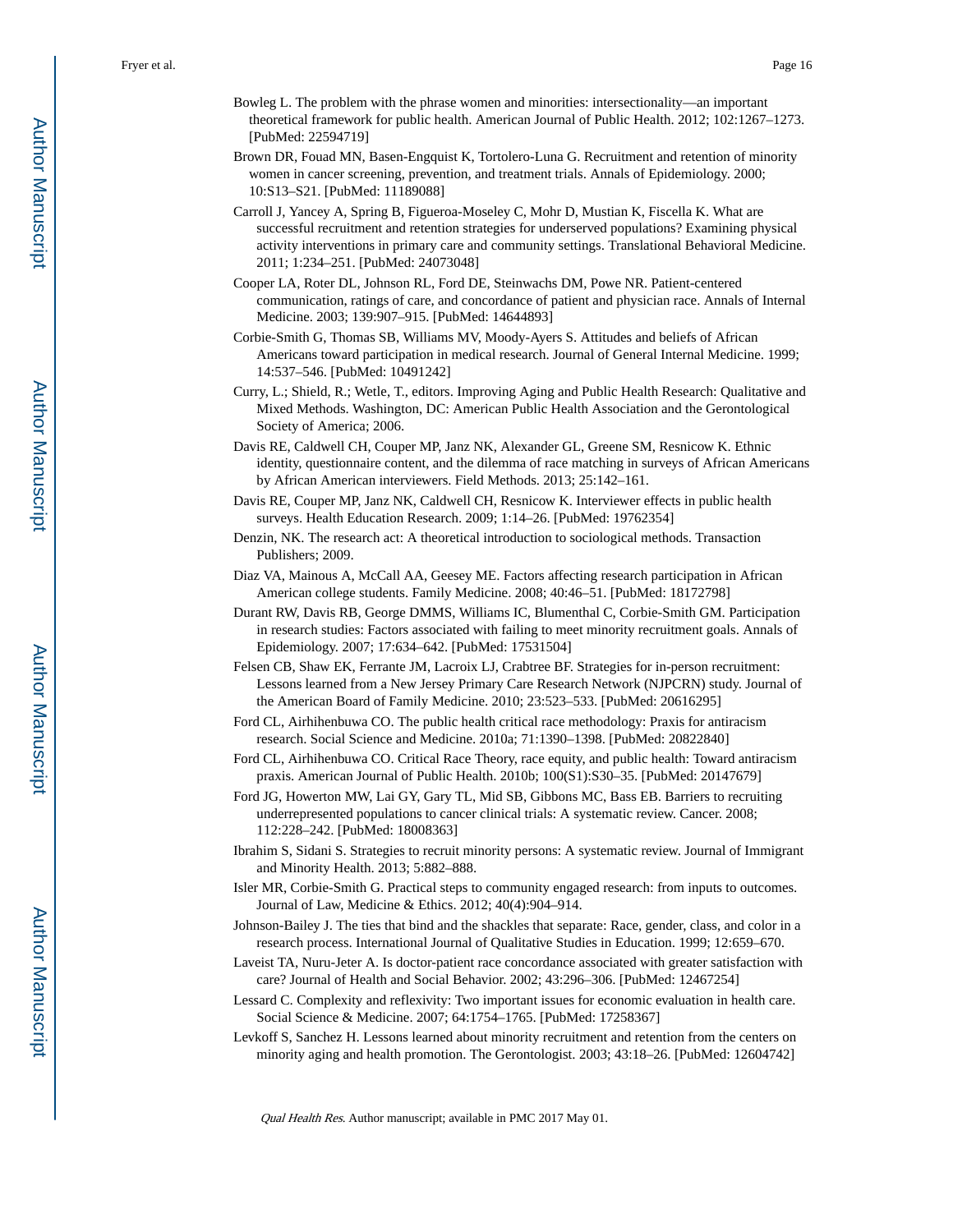- Logan ME, Huntley H. Gender and power in the research process. Women's Studies International Forum. 2001; 24:623–635.
- Maietta, RC. State of the Art: Integrating Software with Qualitative Analysis. In: Curry, L.; Shield, R.; Wetle, T., editors. Improving Aging and Public Health Research: Qualitative and Mixed Methods. Washington, DC: American Public Health Association and the Gerontological Society of America; 2006.
- Marcus, GE.; Fischer, MMJ. Anthropology as Cultural Critique: An Experimental Moment in the Human Sciences. Chicago, IL: University of Chicago Press; 1996.
- McGinnis KA, Schulz R, Stone RA, Klinger J, Mercurio R. Concordance of race or ethnicity of interventionists and caregivers of dementia patients: Relationship to attrition and treatment outcomes in the REACH study. The Gerontologist. 2006; 46:449–455. [PubMed: 16920998]
- Milner R IV. Race, culture, and researcher positionality: Working through dangers seen, unseen, and unforeseen. Educational Researcher. 2007; 36:388–400.
- Minkler, M.; Wallerstein, N., editors. Community-Based Participatory Research for Health: From Process to Outcomes. San Francisco, CA: Jossey-Bass; 2008.
- Mohanty, C.; Russo, A.; Torres, L., editors. Third World Women and the Politics of Feminism. Indiana University Press; 1991.
- Mosavel M, Ahmed R, Daniels D, Simon C. Community researchers conducting health disparities research: Ethical and other insights from fieldwork journaling. Social Science & Medicine. 2011; 73:145–152. [PubMed: 21680071]
- Quinn SC, Butler J, Fryer CS, Garza MA, Kim KH, Ryan C, Thomas SB. Attributes of researchers and their strategies to recruit minority populations: Results of a national survey. Contemporary Clinical Trials. 2012; 33:1231–1237. [PubMed: 22771575]
- Thomas SB, Quinn SC, Butler J, Fryer CS, Garza MA. Toward a fourth generation of disparities research to achieve health equity. Annual Review of Public Health. 2011; 32:399–416.
- Thorton RL, Powe NR, Roter D, Cooper LA. Patient-physician social concordance, medical visit communication and patients' perceptions of health care quality. Patient Education and Counseling. 2011; 85(3):e201–208. [PubMed: 21840150]
- Walker S, Read S, Priest H. Use of reflexivity in a mixed-methods study. Nurse Researcher. 2013; 20(3):38–43. [PubMed: 23346778]
- Yancey AK, Ortega AN, Kumanyika SK. Effective recruitment and retention of minority research participants. Annual Review of Public Health. 2006; 27:1–28.
- Yost MR, Chmielewski J. Blurring the line between researcher and researched in interview studies. Psychology of Women Quarterly. 2013; 37(2):242–250.